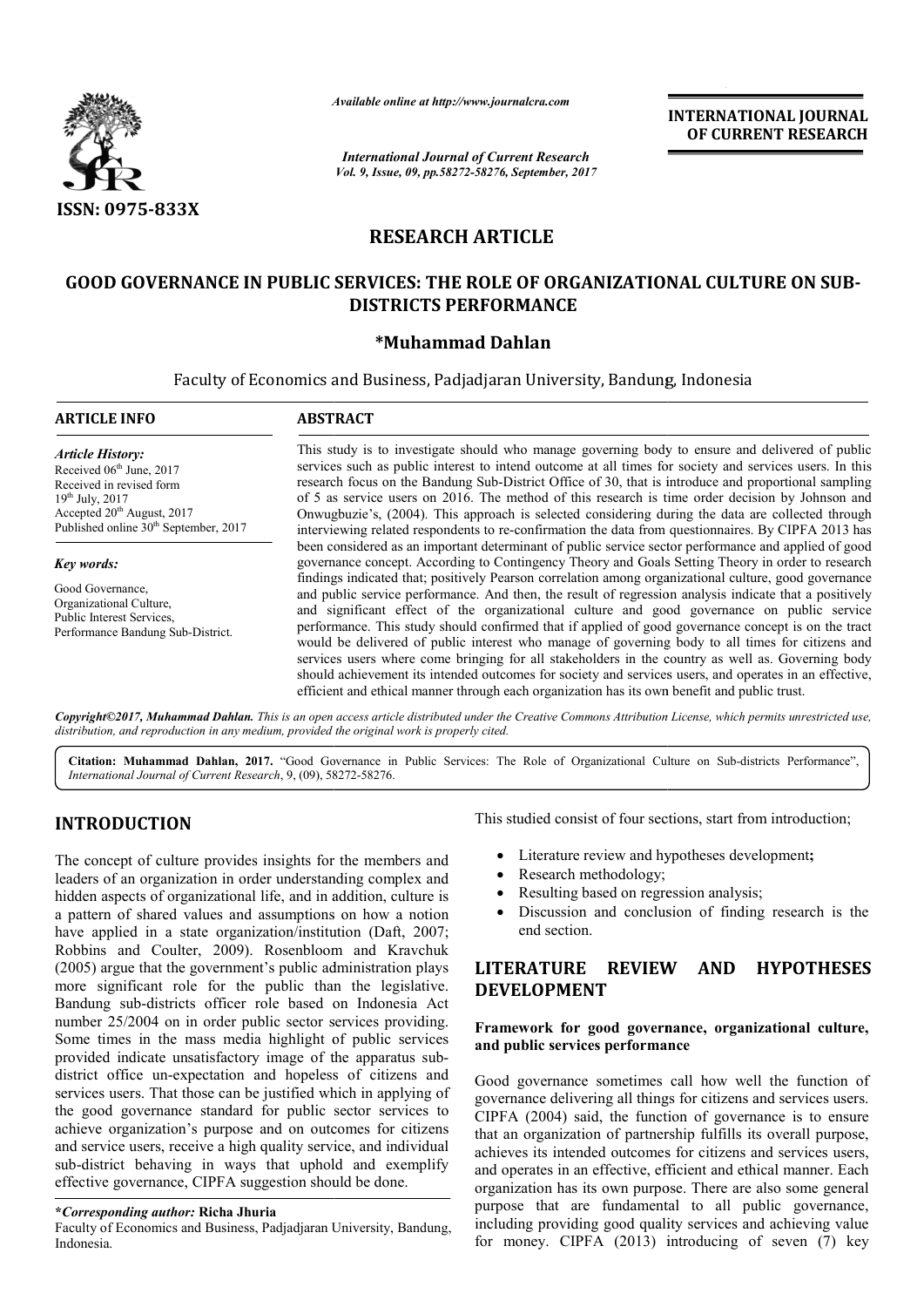principles of good governance in the public sector and illustrates how the various principles for good governance in the public sector relate to each other, include are:

- 1. The function of good governance in the public sector is to ensure that entities act in the public interest at all times.
- 2. Acting in the public interest requires:
	- Strong commitment to integrity, ethical value, and the rule of law; and
	- Openness and comprehensive stakeholder engagement.
- 3. In addition to the requirements for acting in the public interest, achieving good governance in the public sector also requires:
	- Defining outcome in terms of sustainable economic, social, and environmental benefits.
	- Determining the interventions necessary to optimize the achievement of intended outcomes.
	- Developing the capacity of the entity, including the capability of its leadership and the individuals within it.
	- Managing risk and performance through robust internal control and strong public financial management, and
	- Implementing good practice in transparency and reporting to deliver effective accountability.
- 4. Figure 1 illustrates how the various principles for good governance in the public sector relate to each other.

employee (governing body) to ensure meeting within in the rule of law. The governing body should promote a culture where acting in the public interest at all times is the norm. It should do this by taking the lead in establishing and living up to specific values for the entity and its staff. These values should be easy to communicate and understand. They should be over and above minimum legal requirements and should build on established principles for behavior in public life, such as objectivity, selflessness, and honesty. These principles reflect public expectations about the conduct and behavior of entities, groups, and individuals who manage public service provision and spend public money. The governing body should stand as a role model (often referred to as the "tone-at-thetop") by keeping these values at the forefront of its own thinking and behavior and use them to guide its decision making and other actions. The value can also be used to promote a culture of integrity and collaboration throughout the entity through a number of mechanisms. These include their definition and communication through codes of conduct, frequent staff consultation and communication, exemplary behavior, and performance assessment and reward processes. That are as the governing body or government organization through conduct of law, public services providing and introduce of culture and/or governing body of culture or organizational culture for to ensure should all times delivering of public interest.



**Figure 1. Relationship between the Principles of Good Governance in the Public Sector (Acting in the Public Interest at all Times)**

IFAC, in CIPFA (2013) defines the public interest as "the net benefits derived for, and procedural rigor employed on behalf of, all society in relation to any action, decision or policy". That's mean in term of the all public interest will be delivers to all stakeholders and users of society. Public interest would how as well as must be delivering by an organization bodies and Governing body should to ensure how manager of public services performance as should conducted. Good of conduct of seven key principles of good governance in the public sector is good governance of implementation in the governing body and its impact to good performance in the public services. Figure 2 illustrates how the various of good governance, organizational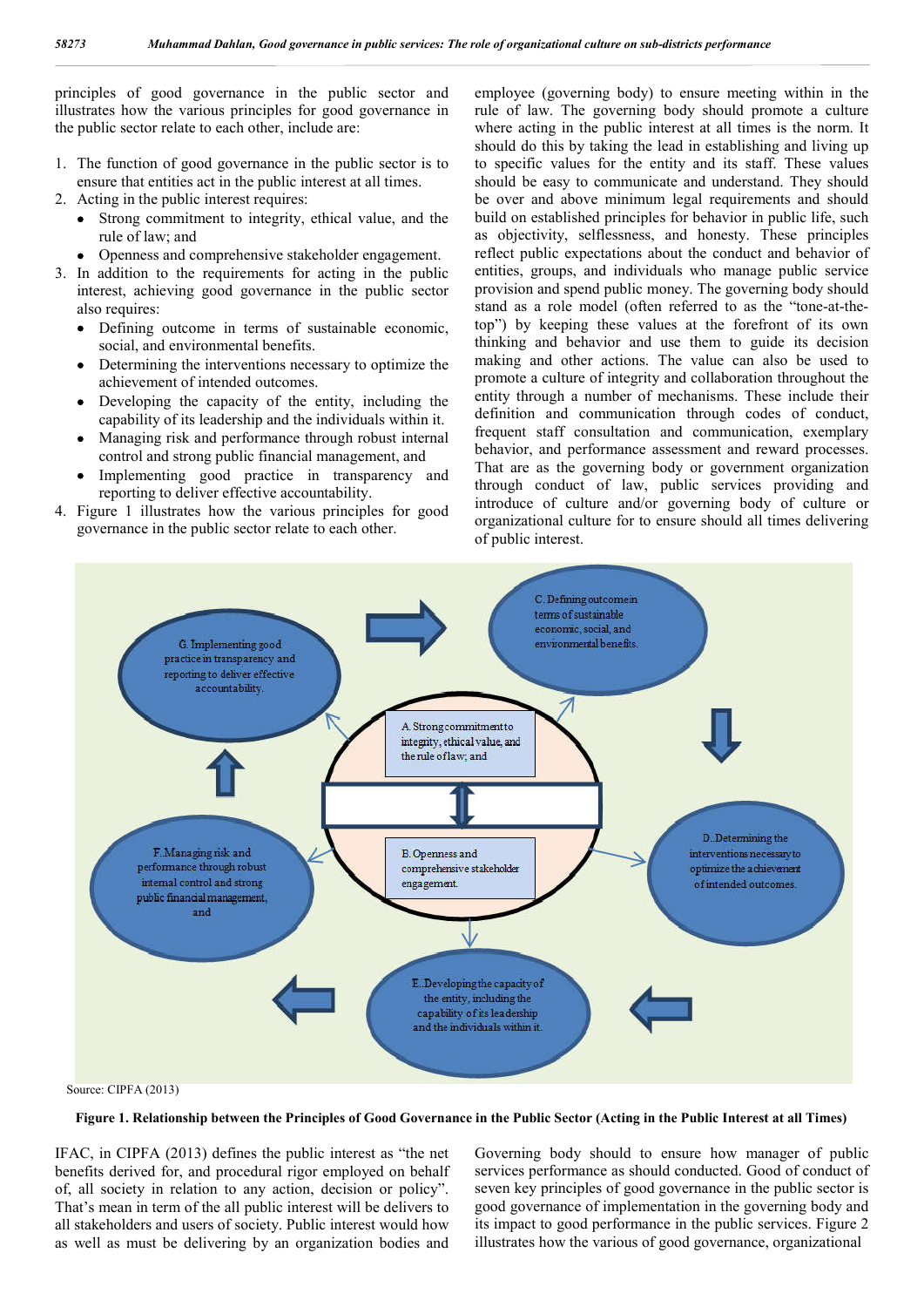culture, and public services performance relate to each other, path of in this research and its propose as a research model.



**Figure 2. Good Governance in Public Services: The Role of Organizational Culture on Bandung Sub-districts Performance, as a Research Model**

## **Relationship among Good Governance, Organizational Culture, and Public Services Performance**

CIPFA (2013) has been illustrated how the various principles for good governance in the public sector relate to each other. That mean is good governance and culture was correlated within public sector services performance. For example strong commitment, openness, and culture though out achievement on the governing body to intended that outcome all times for public interest. Achieves its intended outcomes for citizens and services users, and operates in an effective and efficient. And then, Act Number of 25/2009 on Public Service defines public service as an activity or a series of activities conducted to fulfill the needs in accordance with the laws and regulations for every citizen and individual upon materials, services, and/or administrative services by public service providers. Therefore, we conclude, there is a positive relationship among good governance, organizational, and public sector services performance in order in governing bodied will be to serve public interest for society and all at times services users.

## **The Influence of Good Governance and Organizational Culture on Public Services Performance**

Culture can be defined as a group of values, beliefs, perceptions, and basic norms shared in a community or an organization (Daft, 2007; Robbins and Coulter, 2009). When the values and norms are established and implemented in an organization, it is called organizational or institutional culture.

The concept of culture provides insights for the members and leaders to ensuring of an organization in understanding performance serving. CIPFA (2003) said, good governance has been focused on the organization's purpose and on outcome for citizens and service users, that is making sure that users receive a high quality service; being clear about the functions of the governing body; to be clear about the responsibility of non-executive and the executive, and making sure that those responsibilities are carried out; and to ensure about relationship between governor and the public, and engaging to become stakeholders and making accountability real. Yosinta (2016) argue that in order having influence of organizational culture on public sector performance management, a strong culture was found to be important in gaining high Key Performance

indicators and leadership style appeared to influence whether the public services performed to a high level, which seemed to be achieved through a balance between task focused and people focused. The case study of the New Zealand and public sector in order informed that culture having important to determinant of achievement high level public sector services that those outcome at all times for society and services users (Ken and Parry, 2003). Recent year in term faced through the literature review, finding an empirical research, and text books that above argue that those; many researcher was used of contingency theory developed by Hayes (1977), Otley (1980), and Fisher (1998) and goals-setting theory by Locke, et al. (1981) to its designing of research model through various field research conducted because, contingency factors are internal, interdependence and environmental change that those through point-out of the context to be design based on its to in order providing of information mechanism for decision making and policy setting, and for example, being clear applying of good governance should making sure and relevant to its all aspect in order governing body to achieve of public interest through citizens and services users there where call goal setting paradigms.

## **Hypotheses Development**

Refer to the CIPFA 2013, previous research findings and research questions has been considered in order construction and hypotheses development in this study can be formulate are given below:

- H1: There is a positive and significant relationship between organizational culture and good governance
- H2: There is a positive and significant relationship between good governance and public services performance
- H3: There is a positive and significant relationship between organization culture and public services performance

## **MATERIALS AND METHODS**

Respondents in this research suck as who had received public services at of 30 Sub-District Bandung Office as of the governing body. Questionnaires specifically designed using 5- Likert scale (Sekaran and Bougie, 2010) handed-out on 2016. Respondents are randomly selected of 158 respondents, intended outcomes for citizens and services users of 5 users on each sub-district office. The method of this research is time order decision by Johnson and Onwugbuzie's (2004) in Shauki (2016). This approach is selected considering during the data are collected through interviewing related respondents to reconfirmation the data from questionnaires. The data was analyzed using regression analysis (Cooper and Schindler, 2006; Hair, *et. al.*, 2005; Sekaran and Bougie, 2010). The operational zed of research variables includes several indicators. In this research variables include are public service performance, good governance, and organizational culture. Public services performance such as satisfactions, timeliness, public trust, yes-not service fee, and quality of public services (Mahoney, et al., 1963; Public Service Act #25, 2009; and CIPFA, 2013). The good governance included capability, responsibility, transparence, quality assurance, standard operating procedure, and infrastructure (CIPFA, 2013; UNDP, 1997; and Public Service Act #25, 2009). The end, that is organizational culture based on discipline, fair services, hospitality, and loyalty (Daft, 2007; Robbins and Coulter, 2009).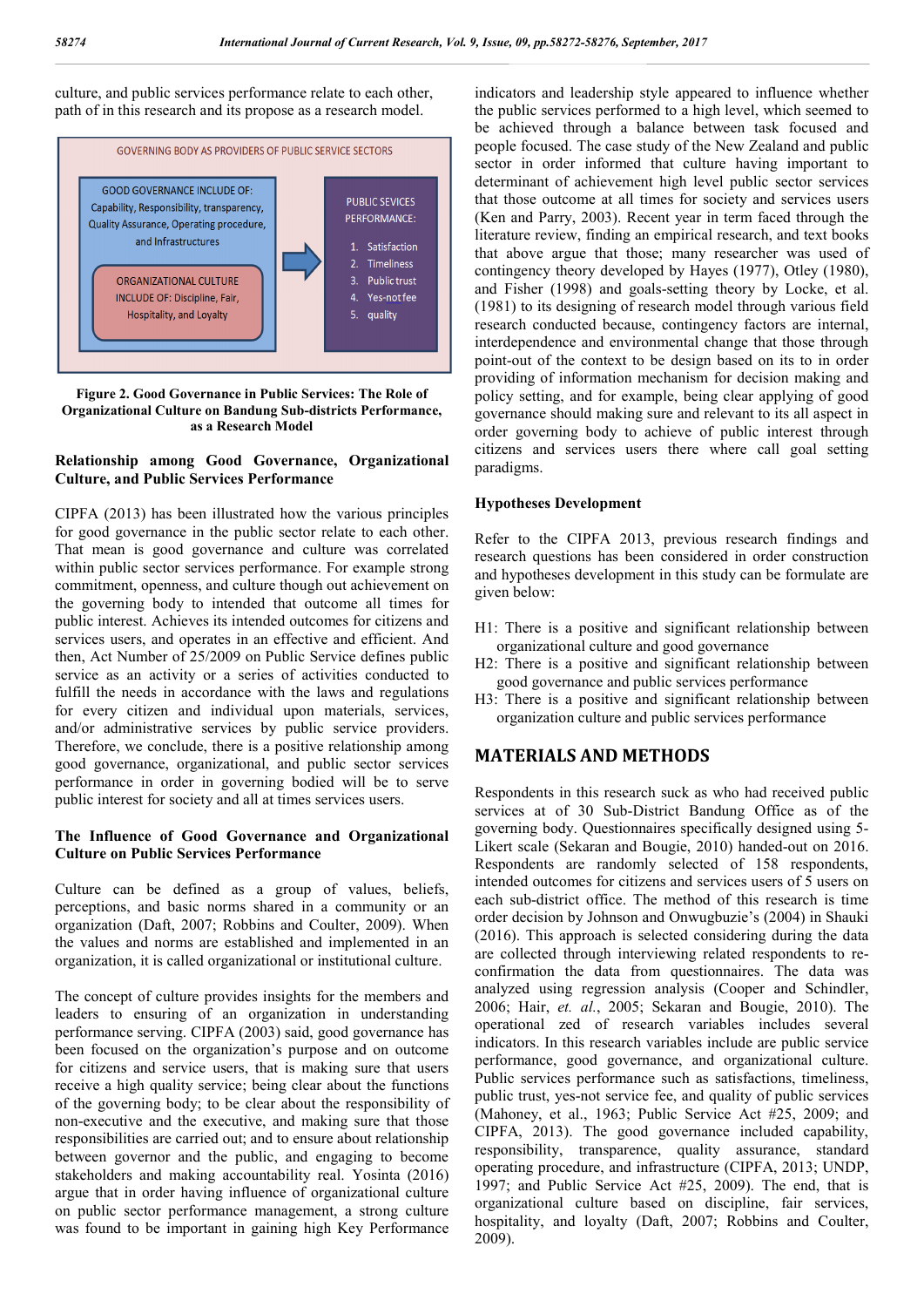## **RESULTS**

## **Descriptive Analysis**

The first descriptive statistic test was conducted to obtain information Bandung sub-district of the mean and standard deviation for confirmation of the data within indicators on each research variable are given in Table 1. The validity and reliability tested in this study was applied and result are valid and reliable of the indicators has been considered based on criteria in order by Nunnaly (1978), and Kaiser and Rice (1974). The data was compliance with the Kaiser-Meyer-Olkin Measure of Sampling Adequacy (KMO) and Bartletl's Test of Sphericity. The value of Cronbach's Alpha and Hotelling's T-Square following below are high and significant on each variables. The construct information of the variable show that inter-correlation from the test indicate that all variables are positively correlated and significantin term of any on each variable are given in Table 2.

performance, intended to outcome that all times for society and users.

## **DISCUSSION AND CONCLUSSION**

Finding of research indicate that having significant relationship among variables of the organizational culture, good governance and public services performance, and organizational culture influence on good governance; good governance influence on public services performance; and organizational culture influence on public services performance. These findings have expectation and consistence on the previous research. Relevant which in, CIPFA and other previous research have stated that through should applied of good governance standard will be achieve of organization's effectiveness, outcome for citizens and service users, making sure that users receive a high quality service, and sure that those responsibilities are carried out and accountability real.

## Capabilities officers, responsibility, information disclosure,

# **Table 1. Descriptive Statistics**

| Variables                  | Mean  | Min   | Max     | Range | Variance | <b>Standard Deviation</b> | N of Items |
|----------------------------|-------|-------|---------|-------|----------|---------------------------|------------|
| Public Service Performance | 3.234 | 2.937 | 3.538   | 0.601 | 0.060    | 2.561                     |            |
| Good Governance            | 3.487 | 3.405 | 3.570   | 0.165 | 0.650    | 3.483                     |            |
| Organizational Culture     | 3.570 | 3.456 | 3 7 7 2 | 0.316 | 0.210    | 2.409                     |            |

#### **Table 2. Pearson Correlation Among Variables**

| Variables                                                                                                       |           | ΔI           | $\Delta$ | Cronbach's Alpha                       | Hotelling's T-Squared | N of Items |
|-----------------------------------------------------------------------------------------------------------------|-----------|--------------|----------|----------------------------------------|-----------------------|------------|
| Public Service Performance-Y                                                                                    |           |              |          | J.794                                  | 74.663***             | 158        |
| Good Governance-X1                                                                                              | 721 *** 1 |              |          | 0.816                                  | 74.663***             | 158        |
| Organizational Culture-X2                                                                                       |           | 7*** 751***1 |          | ).794                                  | 74.663***             | 158        |
| the contract of the contract of the contract of the contract of the contract of the contract of the contract of |           |              |          | the control of the control of the con- |                       |            |

Note: \*\*\*, \*\*, \* level of statistical significance is equal to 1%, 5% and 10%, respectively.

| Table 3. The findings of the hierarchical regression analysis |  |  |  |  |  |  |  |  |  |  |  |  |  |
|---------------------------------------------------------------|--|--|--|--|--|--|--|--|--|--|--|--|--|
|---------------------------------------------------------------|--|--|--|--|--|--|--|--|--|--|--|--|--|

| Dependent variable: Public Service Performance        |            |                                  |            |
|-------------------------------------------------------|------------|----------------------------------|------------|
| Independent variables                                 |            | Unstandardized beta coefficients |            |
|                                                       | Model 1    | Model 2                          | Model 3    |
| Organizational Culture => Good Governance             | $1,085***$ |                                  |            |
| $Good Governance \implies Public Service Performance$ |            | $0.530***$                       |            |
| Organizational Culture => Public Service Performance  |            |                                  | $0.613***$ |
| R Square                                              | $0,564***$ | $0.520***$                       | $0.333***$ |
| Adjusted R Square                                     | $0,561***$ | $0.517***$                       | $0.328***$ |
| R Square Change                                       | $0.564***$ | $0.520***$                       | $0.333***$ |
| F Change                                              | 201,398*** | 169,293***                       | 77,776***  |
| Durbin-Watson                                         | $2,096***$ | 1.988***                         | $2,073***$ |

Note: \*\*\*, \*\*, \* level of statistical significance is equal to 1%, 5% and 10%, respectively.

#### **Regression Analysis**

The findings of the hierarchical regression analysis testing the influence of organizational culture such as discipline, fair services, hospitality, and loyalty on the good governance is indicated that positively and significant (model 1). We concluded should H1 has been confirm. Good governance including of capability, responsibility, transparence, quality assurance, standard operating procedure, and infrastructure on the public service performance is indicate that positively influence and significant (model 2). Therefore, H2 is acceptance. Then, the end funding show that positively and significant influence (model 3) of organizational culture on the public service performance, surprising H3 has been confirm too. Based on result from regression analysis was conducted in term are given in Table 3. Based on table 3, in this study can be present of the regression analysis results of investigate should how manage good governance and depend on the organizational culture context can be effect on public service

procedure, and having infrastructure should be the sub-district officer in operation in order achieved intended outcome at all times to citizens and service users will optimum public services through-out governing body have efficient and effectiveness and that those organization's become more successfully. On behalf of the degree of officer discipline, fair services apply, hospitality management systems, and loyalty carried out to in term impact to serving citizens and service users. For the closing statement and conclusion of the finding research have surprising through capability and responsibility of sub-district officer have been important to determinant of who manage and how to achieve public sector service performance is rigor for to detect good governance and governing body should effectiveness and good job. For example, Bandung sub-district public services and high quality performance.